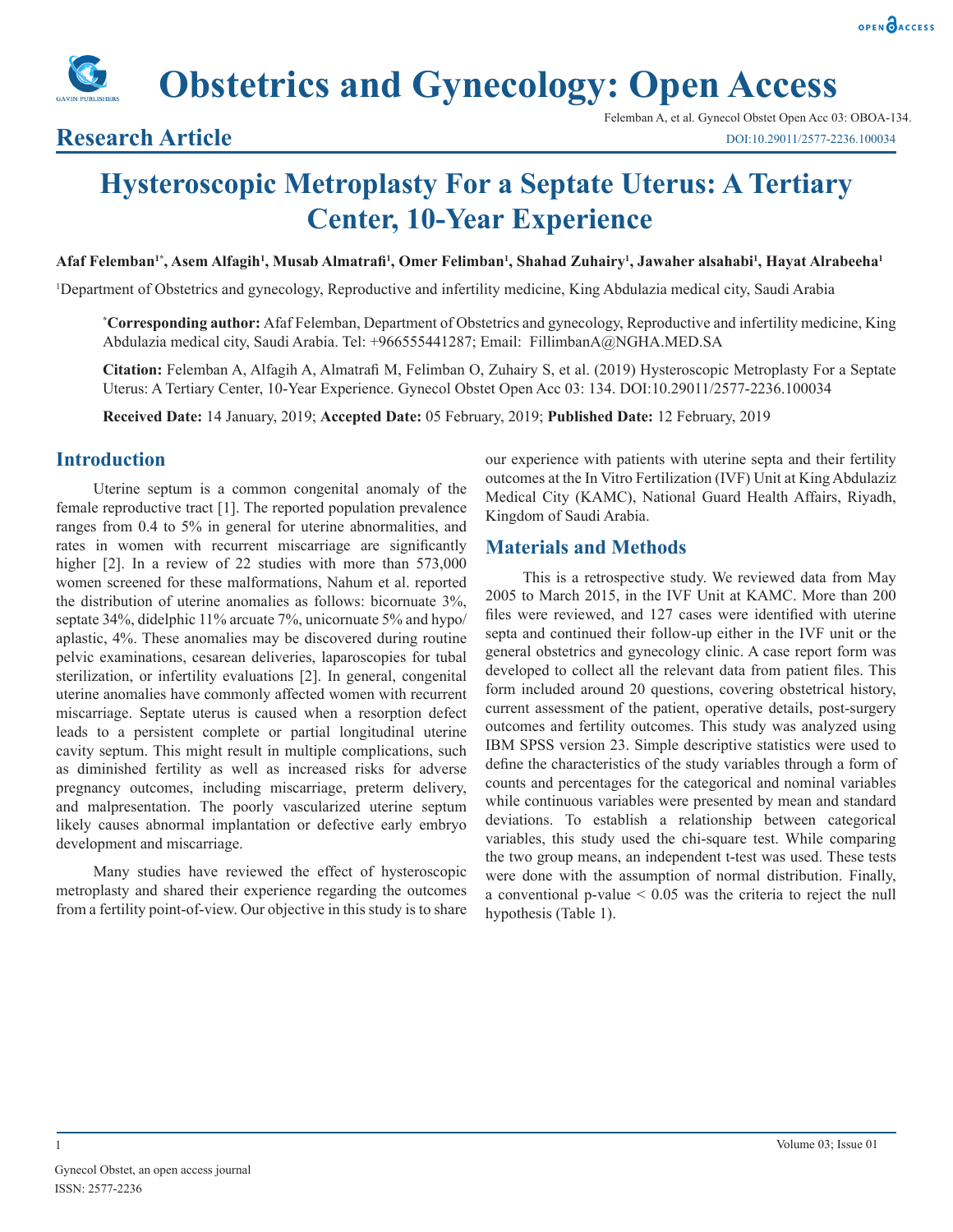# **Results**

| Demographics                   | N              | Min            | <b>Max</b>     | Mean  | <b>SD</b>     |  |
|--------------------------------|----------------|----------------|----------------|-------|---------------|--|
| <b>Patient Age</b>             | 127            | 20             | 45             | 31.12 | 5.6           |  |
| Gravida                        | 127            | $\theta$       | 8              | 0.69  | 1.3           |  |
| Para                           | 127            | $\overline{0}$ | $\overline{4}$ | 0.1   | 0.5           |  |
| Abortion                       | 127            | $\overline{0}$ | 8              | 0.59  | 1.2           |  |
|                                |                |                | Count          |       | $\frac{0}{0}$ |  |
| <b>Total</b>                   |                |                | 127            |       | 100           |  |
| Malpresentation                | <b>Yes</b>     | 9              |                |       | 7.1           |  |
|                                | Not documented | 3              |                | 2.4   |               |  |
|                                | Not applicable | 115            |                | 90.6  |               |  |
|                                | <b>Yes</b>     | 10             |                | 7.9   |               |  |
| <b>Premature Delivery</b>      | Not documented | 3              |                | 2.4   |               |  |
|                                | Not applicable | 114            |                | 89.8  |               |  |
|                                | <b>Yes</b>     | 51             |                |       | 40.2          |  |
| <b>Preoperative Medication</b> | $\bf No$       | 73             |                | 57.5  |               |  |
|                                | Not documented | 3              |                | 2.4   |               |  |
| SD: Standard deviation         |                |                |                |       |               |  |

**Table 1.** Demographic and clinical characteristics of the sample.

Table 1: demonstrates an overview of our patient demographic details; the youngest patient was 13 years old and the oldest was 45 years old. The mean parity in our data was 0.10, indicating low fertility outcomes for such patients. Approximately 7.1% of our patients had a mispresented fetus during their previous pregnancy, 7.9% had a premature delivery, and the remaining patients had not had a chance to follow-up on their pregnancy (Table 2).

| <b>Variables</b>           |                                       | N                                                         | Min            | <b>Max</b> | Mean          | <b>SD</b> |
|----------------------------|---------------------------------------|-----------------------------------------------------------|----------------|------------|---------------|-----------|
| Duration of Infertility    |                                       | 126                                                       |                | 16         | 5.42          | 3.6       |
|                            |                                       |                                                           | Count          |            | $\frac{0}{0}$ |           |
| <b>Total</b>               |                                       | 127                                                       |                | 100.0      |               |           |
|                            | Ovulatory disorder                    |                                                           | 5              |            | 3.9           |           |
| <b>Type of Infertility</b> | Uterine septum                        |                                                           | 109            |            | 85.8          |           |
|                            | Tubal blockage                        |                                                           |                |            | .8            |           |
|                            | Hyperprolactinemia                    |                                                           | $\mathfrak{2}$ |            | 1.6           |           |
|                            | Ovulatory disorder and tubal blockage |                                                           | $\overline{2}$ |            | 1.6           |           |
|                            | Uterine septum and tubal blockage     |                                                           | 3              |            | 2.4           |           |
|                            | Uterine septum and hyperprolactinemia |                                                           | $\overline{2}$ |            | 1.6           |           |
|                            |                                       | Ovulatory disorder, uterine septum and hyperprolactinemia |                |            |               | $.8\,$    |
|                            |                                       | Ovulatory disorder and uterine septum                     | 2              |            | 1.6           |           |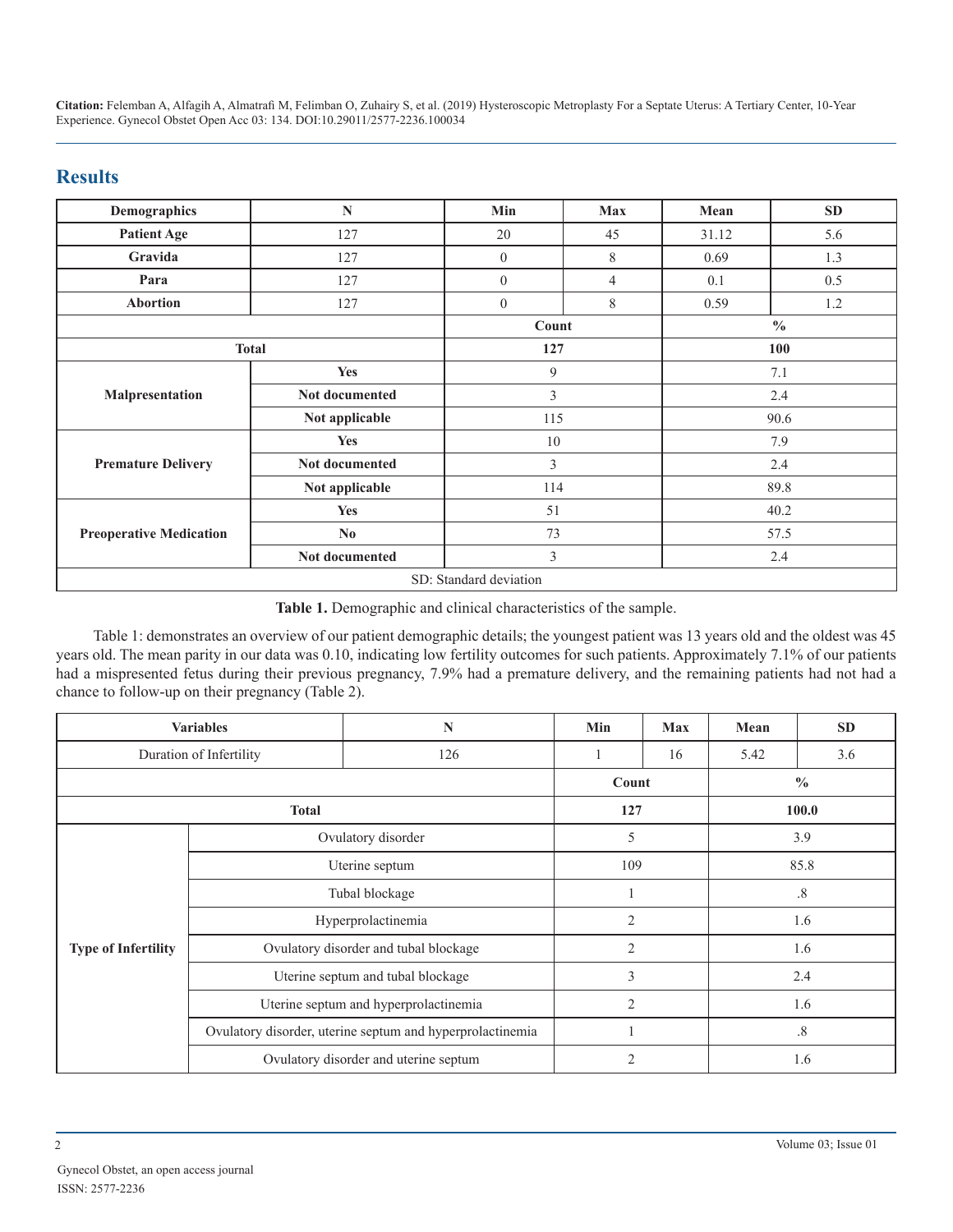| <b>Diagnostic Tools</b>                                                                             | Ultrasound         | 78 | 61.4 |  |
|-----------------------------------------------------------------------------------------------------|--------------------|----|------|--|
|                                                                                                     | <b>MRI</b>         |    | 3.1  |  |
|                                                                                                     | <b>HSG</b>         | 37 | 29.1 |  |
|                                                                                                     | Interventional     |    | 3.1  |  |
|                                                                                                     | Ultrasound and MRI |    | 3.1  |  |
| Abbreviations: HSG, hysterosalpingography; MRI, magnetic resonance imaging; SD, standard deviation. |                    |    |      |  |

#### **Table 2:** Type of infertility

One year was the minimum duration of infertility and 16 years being the maximum (mean, 5.5 years). The usual practice for such patients referred to our IVF unit is to go for laboratory diagnostic tests and radiological studies to identify the cause of infertility. As shown in Table 2, 86% of patients had a uterine septum, followed by 2.4% with a uterine septum combined with tubal blockage. A low percentage of patients (0.8%) had just tubal blockage, followed by ovulatory disorder combined with uterine septum and hyperprolactinemia.

The usual imaging modalities practiced in the IVF unit for diagnosing such patients begins with ultrasound, both transabdominal and transvaginal. If unclear or showing an unexclusive finding, other modalities will be used. The most frequent and efficient modality is ultrasound, at (61.4%), and the least common were MRI (3.1%), interventional (3.1%), as well as ultrasound and MRI companied (3.1%). Interventional diagnostic modality indicates the use of an office hysteroscopy. This was used on only four patients that were at risk with other modalities (such as pelvic inflammatory disease [PID]), or that had unclear findings that required the use of an office hysteroscopy (Table 3).

| <b>Variables</b>            | $\mathbb{N}$                                     | Min   | Max | Mean          | <b>SD</b> |  |
|-----------------------------|--------------------------------------------------|-------|-----|---------------|-----------|--|
| Operative Time              | 127                                              | 10    | 126 | 50.16         | 23.85     |  |
| <b>Estimated Blood loss</b> | 127                                              | 30    | 60  | 49.92         | 2.0       |  |
|                             |                                                  | Count |     | $\frac{0}{0}$ |           |  |
|                             | <b>Total</b>                                     |       | 127 |               | 100.0     |  |
|                             | Complete                                         | 11    |     | 8.7           |           |  |
| <b>Type of Septum</b>       | Incomplete                                       | 113   |     | 89.0          |           |  |
|                             | Small and submucosal fibroid                     | 3     |     | 2.4           |           |  |
|                             | Hysteroscopy                                     | 113   |     | 89.0          |           |  |
| <b>Surgical Management</b>  | Laparoscopy and hysteroscopy                     | 13    |     | 10.2          |           |  |
|                             | Laparotomy, laparoscopy and hysteroscopy         |       |     | 0.8           |           |  |
|                             | Rectoscope                                       | 1     |     | $0.8\,$       |           |  |
| <b>Instrumental Used</b>    | Operative hysteroscopy                           | 112   |     | 88.2          |           |  |
|                             | Laparoscopy diet test and operative hysteroscopy | 14    |     | 11.0          |           |  |
|                             | No complication                                  | 123   |     | 96.9          |           |  |
| Complication                | Uterine perforation                              | 4     |     | 3.1           |           |  |

**Table 3:** types of septum and type of procedure.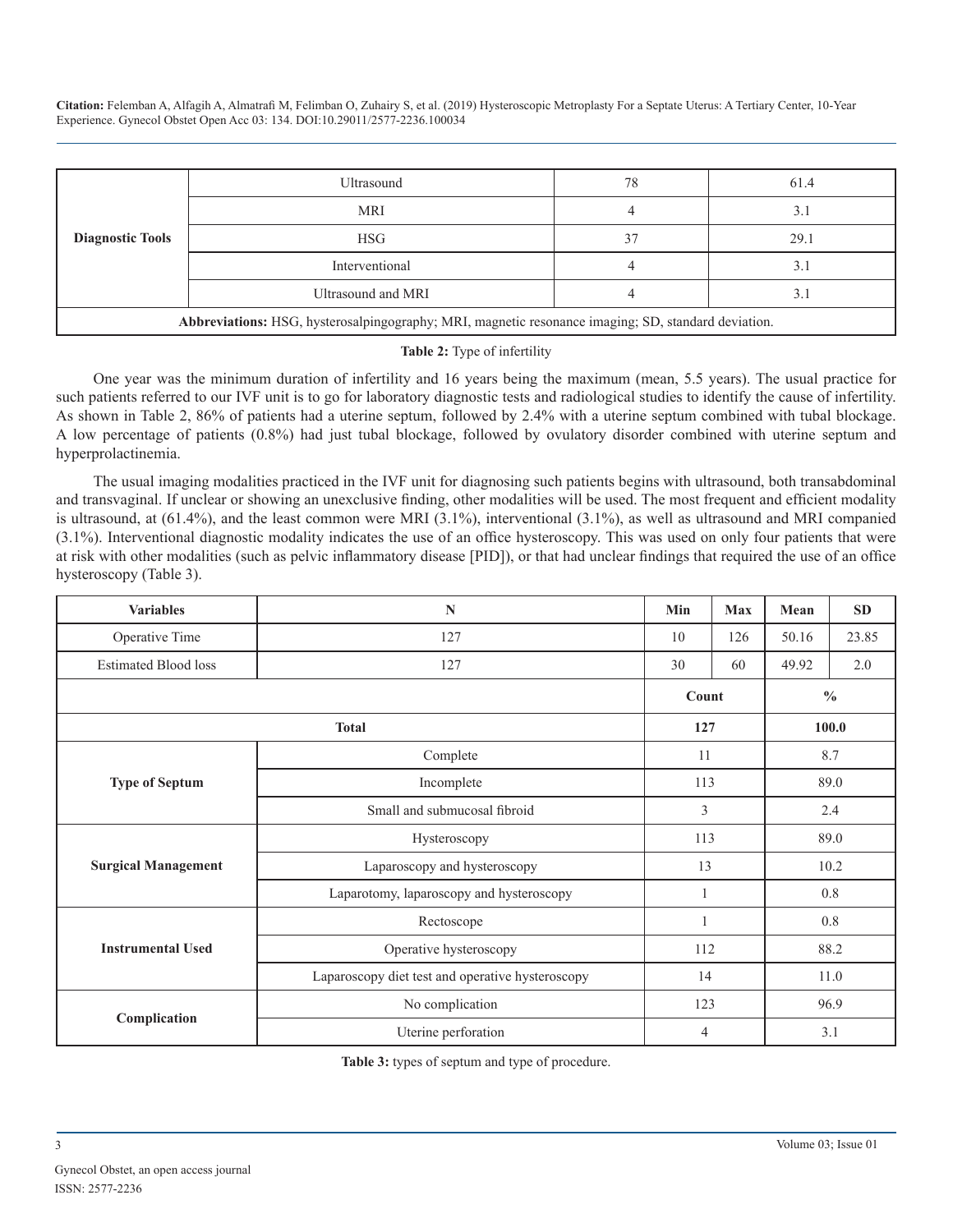Table 3 shows the intraoperative findings and all the relevant data. Operative times reached 180 minutes with a mean of 51 minutes. Estimated blood loss was minimal in most cases, reaching a maximum of 60 mL. Intraoperative findings were divided into two parts: complete septum and incomplete septum, in addition to separate category for the small septum with submucosal fibroid. Most our patients were found to have an incomplete septum (113n 89%) and the complete septum count for (11n 8.7%). The lowest type of uterine anomaly was with those patients who had a small septum and submucosal fibroid. For surgical management, 89% had only hysteroscopy, 10.2% had hysteroscopy and laparoscopy, and 0.8% (one case) had hysteroscopy, laparoscopy and laparotomy. This unique case was complicated by a uterine perforation that warranted multiple surgical procedures.

From an instrument point of view, operative hysteroscopy was the most frequent instrument used (88.2%) followed by a laparoscopy diet test and operative hysteroscopy (11%) when an intraoperative finding indicated the need for a laparoscopy entrance. A rectoscope was used only in one case. Uterine perforation was the only complication recorded (3.1%). Most of our patients tolerated the surgery and discharge with no complication in their stable condition (table 4).

| <b>Variables</b>                  | $\mathbf N$                                                         | Min            | <b>Max</b> | Mean    | SD   |
|-----------------------------------|---------------------------------------------------------------------|----------------|------------|---------|------|
| Time from Surgery to Conception   | 52                                                                  | 14             | 260        | 85.31   | 56.9 |
|                                   |                                                                     |                | Count      |         |      |
| Total                             |                                                                     | 127            |            | 100.0   |      |
|                                   | Yes                                                                 | 52             |            | 41.1    |      |
| Conception                        | $\rm No$                                                            | 75             |            | 19.6    |      |
|                                   | No follow-up                                                        | 50             | 39.3       |         |      |
|                                   | Spontaneous                                                         | 29             |            | 22.8    |      |
| Type of Conception                | Assisted                                                            | 23             |            | 18.1    |      |
|                                   | Not applicable                                                      | 75             |            | 59.1    |      |
|                                   | $\ensuremath{\text{NVD}}\xspace$                                    | 25             |            | 19.7    |      |
| Mode of Delivery                  | $\mathrm{C}/\mathrm{S}$                                             | $10\,$         |            | 7.9     |      |
|                                   | Not applicable                                                      | 92             |            | 72.4    |      |
|                                   | Live                                                                | 35             | 67.3       |         |      |
| Outcomes of Conception            | Abortion                                                            | 17             |            | 32.7    |      |
|                                   | Not applicable                                                      | 75             |            | $- - -$ |      |
|                                   | Yes                                                                 | $\overline{2}$ |            | 1.6     |      |
| Cervical Cerclage Needed          | 50<br>$\rm No$                                                      |                | 39.4       |         |      |
|                                   | Not applicable                                                      | 75             |            | 59.1    |      |
|                                   | Yes                                                                 | $\mathbf{1}$   |            | $.8\,$  |      |
| Abnormal Implantation of Placenta | $\rm No$                                                            | 51             |            | 40.2    |      |
|                                   | Not applicable                                                      | 75             |            | 59.1    |      |
|                                   | Abbreviations: C/S, cesarean section; NVD, normal vaginal delivery. |                |            |         |      |

**Table 4:** obstetric outcome.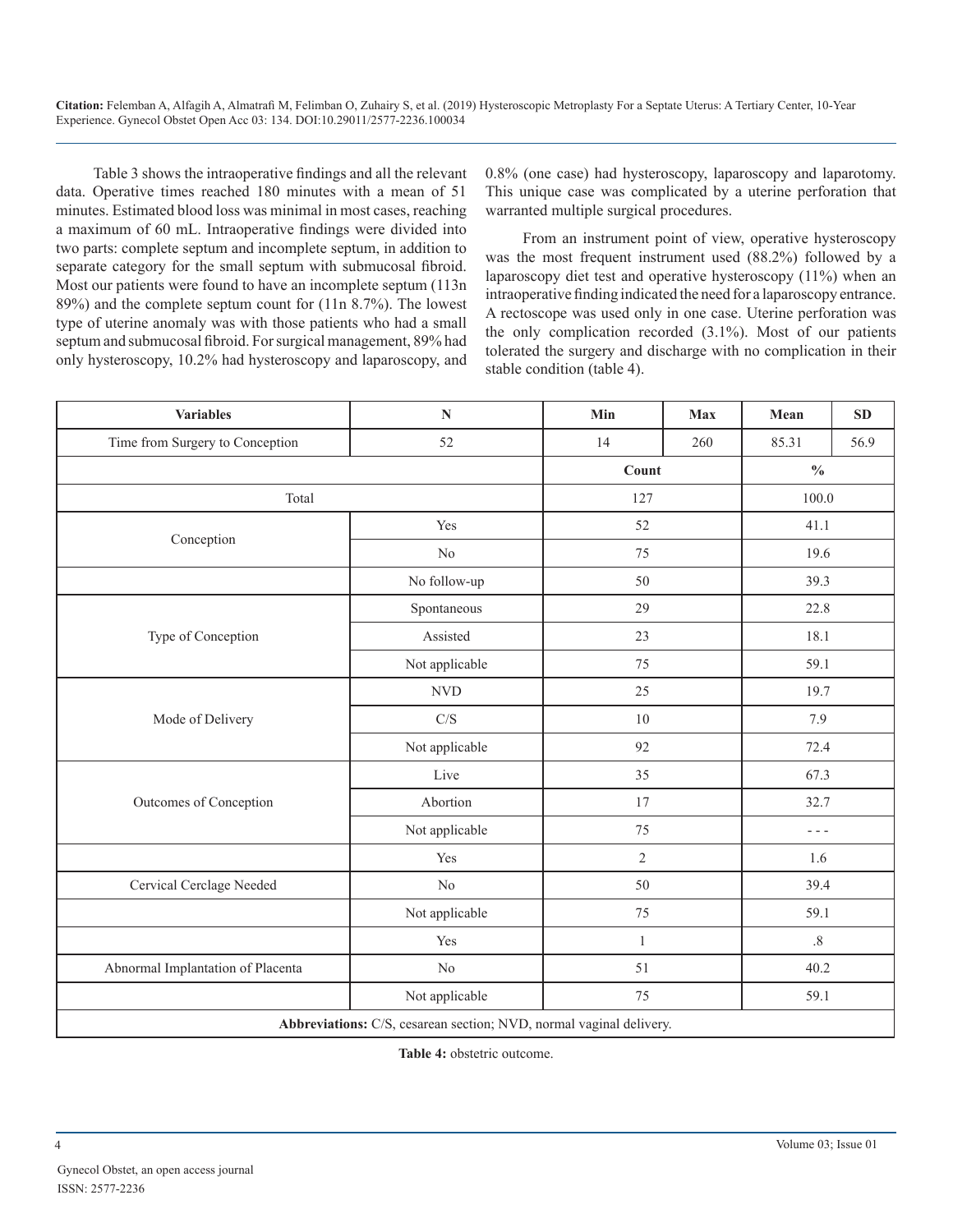Table 4 demonstrates the fertility outcomes of our patients. Fifty-two cases (40.9%) were able to conceive, while the rest could not. Follow-up was through the IVF Unit or General Obstetrics and Gynecology clinic in KAMC. A high percentage of the patients that did not conceive were not eligible for follow-up in KAMC or missed their appointment in the unit. Minimum duration after surgery to confirm the conception was 14 weeks and maximum 260 weeks with a mean of 85 weeks. Twenty-nine patients conceived spontaneously, and 23 patients needed assisted methods. As outcomes of these conceptions, 35 had a live-birth baby and 17 ended with first and second trimester miscarriages. Of those who conceived, 25 had a normal vaginal delivery without any complication and 10 patients delivered by cesarean section. Two patients required cervical cerclage. One case had abnormal placental implantation and had a straight forward cesarean section where the uterus was preserved (Table 5).

| <b>Variables</b>                                                         |                                                  |                 | <b>Outcomes of Conception</b> |                  |         |  |
|--------------------------------------------------------------------------|--------------------------------------------------|-----------------|-------------------------------|------------------|---------|--|
|                                                                          |                                                  | <b>Total</b>    | Live                          | <b>Abortion</b>  | p-value |  |
| Patient Age                                                              |                                                  | $31.1 \pm 5.6$  | $28.83 \pm 5.3$               | $30.18 \pm 5.02$ | 0.384   |  |
| Operative Time (minutes)                                                 |                                                  | $50.2 \pm 23.9$ | $55.1 \pm 25$                 | $46.8 \pm 21.4$  | 0.243   |  |
| Type of<br>Infertility                                                   | Uterine septum                                   | 47              | $30(63.8\%)$                  | $17(36.2\%)$     |         |  |
|                                                                          | Tubal blockage                                   |                 | $1(100.0\%)$                  | $0(0.0\%)$       |         |  |
|                                                                          | Ovulatory disorder and tubal blockage            |                 | $1(100.0\%)$                  | $0(0.0\%)$       |         |  |
|                                                                          | Uterine septum and tubal blockage                |                 | $1(100.0\%)$                  | $0(0.0\%)$       | 0.748   |  |
|                                                                          | Uterine septum and hyperprolactinemia            |                 | $1(100.0\%)$                  | $0(0.0\%)$       |         |  |
|                                                                          | Ovulatory disorder and uterine septum            |                 | $1(100.0\%)$                  | $0(0.0\%)$       |         |  |
| Type of Septum                                                           | Complete                                         | 9               | 7(77.8%)                      | $2(22.2\%)$      | 0.637   |  |
|                                                                          | Incomplete                                       | 43              | 28 (65.11%)                   | 15 (34.88%)      |         |  |
| <b>Instrument Used</b>                                                   | Operative hysteroscope                           | 45              | $28(62.2\%)$                  | $17(37.8\%)$     |         |  |
|                                                                          | Laparoscopy diet test and operative hysteroscope | 7               | $7(100.0\%)$                  | $0(0.0\%)$       | 0.047a  |  |
| <sup>a</sup> Significant using the chi-square test at $\leq 0.05$ level. |                                                  |                 |                               |                  |         |  |

**Table 5:** obstetric outcomes.

In correlation, 47 of our patients who conceived had a uterine anomaly as the primary reason for their referral to our IVF unit. Most had a small or complete septum. The mean age of the patients was 29 years.

# **Discussion**

Resection of the septum may restore the normal function of the endometrium. Although current evidence is not strong enough to justify surgical intervention in patients with unexplained infertility, the reported pregnancy rates for patients in self-controlled studies are between 29% and 71%. Indication of hysteroscopic metroplasty in the unit was based either on multiple abortions or diagnostic modalities. Moreover, this resulted in good outcomes. Approximately 40.1% became pregnant while 39.3% had no follow-up with the unit. In correlated with others, Querleu et al. found that around 72% from the indicated group had successful early pregnancies [3]. However, in our study of the final outcomes post-surgery, 67.3% of those who got pregnant had a live birth and

32.7% had miscarriages. This shows an improvement on previous reports; Fedele et al. found that 39% had live birth rates and 67% had miscarriages [4].

Regarding the mode of delivery, all the patients who became pregnant were informed and counselled during their antenatal care visit about the possibility of normal vaginal delivery, except one patient, who had abnormal placental implantation. About 71.4% had a normal vaginal delivery while 28.6% had a cesarean section. This is higher than what has been reported by Yilmaz et al, where the cesarean section rate reached 58%, and 42% had a normal vaginal delivery [5]. Nevertheless, many patients in our study chose to have a cesarean section due to maternal request and the preciousness of the pregnancy after years of infertility.

Intraoperative blood loss was minimum and did not exceed 100 ml. In addition, most of our patients had the surgery in the One-Day Surgery Unit (ODSU) and were discharged on the same day in good health and with stable conditions.